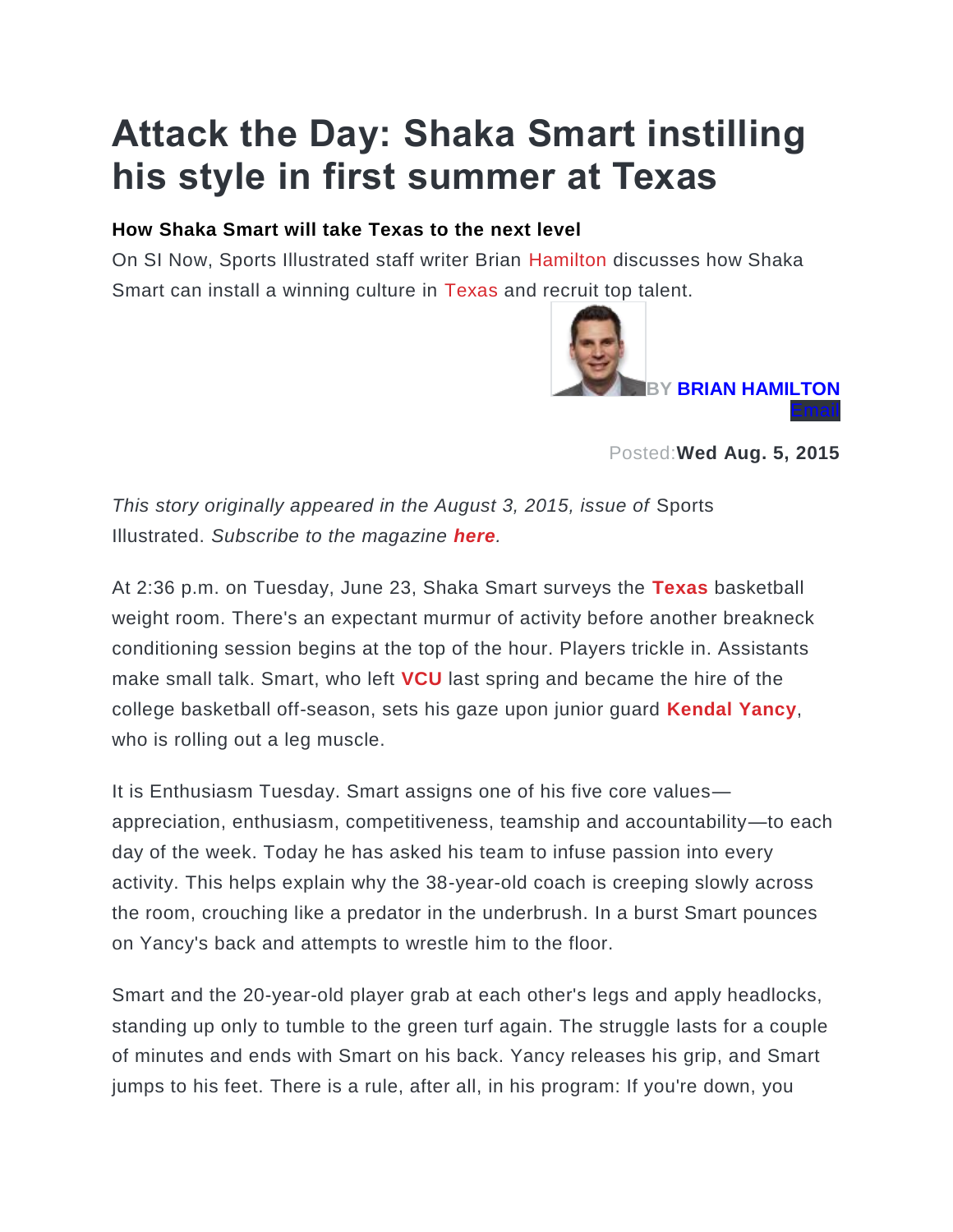have one second to get up. Smart then spies senior guard **[Javan Felix](http://www.si.com/college-basketball/player/javan-felix)**, one of many amused observers.

"You're next!" Smart barks.

With heaps of in-state talent, abundant resources and a nationally recognized brand, Texas has the capacity to be a powerhouse program, but the Longhorns have appeared in just one Final Four since 1947. Over two summer days SI got an inside look as Smart and his staff began the process of rewiring psychologically and tactically, on the floor and off—a team that hasn't reached the Sweet 16 since 2008. Maybe the new coaches will extract every drop of potential and win championships. Maybe the system and philosophies won't translate to the major-conference level. What is clear is that the Longhorns will be fast and aggressive, and they'll have a lot of fun.

They may not exactly replicate Havoc, the defensive scheme and way of life that elevated VCU to national prominence in Smart's six seasons there. But Smart has the Longhorns thinking his way so far. "We want to go out and just manhandle people," senior guard DeMarcus Holland says. "When we step [off] the court, win or lose, you know you had a fight."

\*\*\*\*\*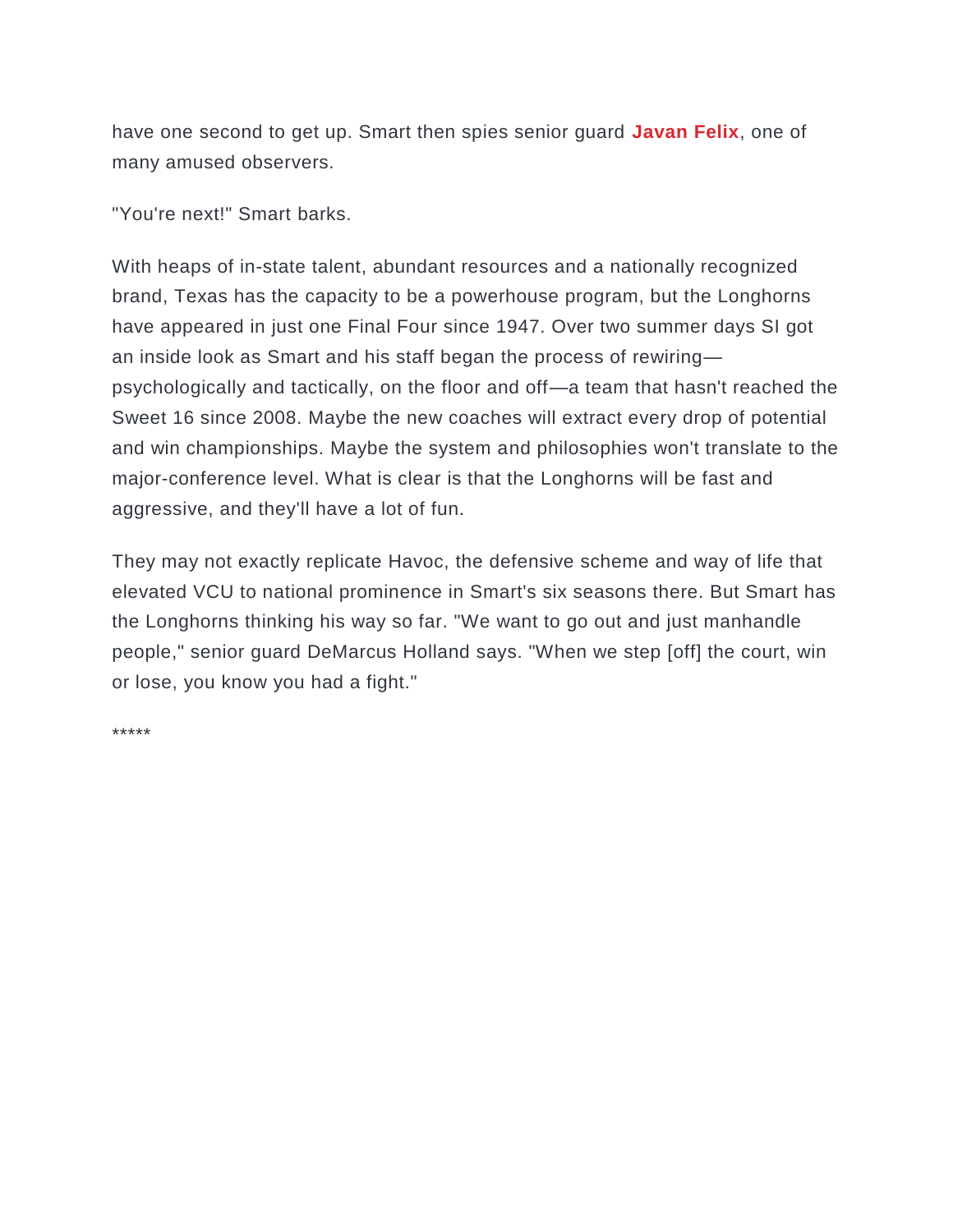

The squawk of a whistle breaks the silence on Dozier Court at 6:30 a.m. on June 22. "Make sure this is our best week of the summer," Smart says in a prepractice huddle. "It starts now. Doesn't end until Friday. Make this the best week yet."

Smart is gifted with uncommon charisma and a relentlessly positive outlook, but he is just like every other coach taking on a new job. He must motivate strangers to buy what he is selling. This is Appreciation Monday, and Smart gives every player homework. Each must demonstrate nonverbal appreciation to someone that day—a hug, a smile—and report back. "It's tough to do," says Holland, who will fulfill his duty by hugging the strength coaches, "but he wants to hear about it." Smart demands that his players live his core values.

The Texas staff believes that nurturing strong relationships is fundamental to getting players to buy in. "The way that we want to play starts well beyond those lines," says assistant coach Mike Morrell, who was on Smart's VCU staff for four years. Days after he was hired on April 3, Smart dropped by the apartment shared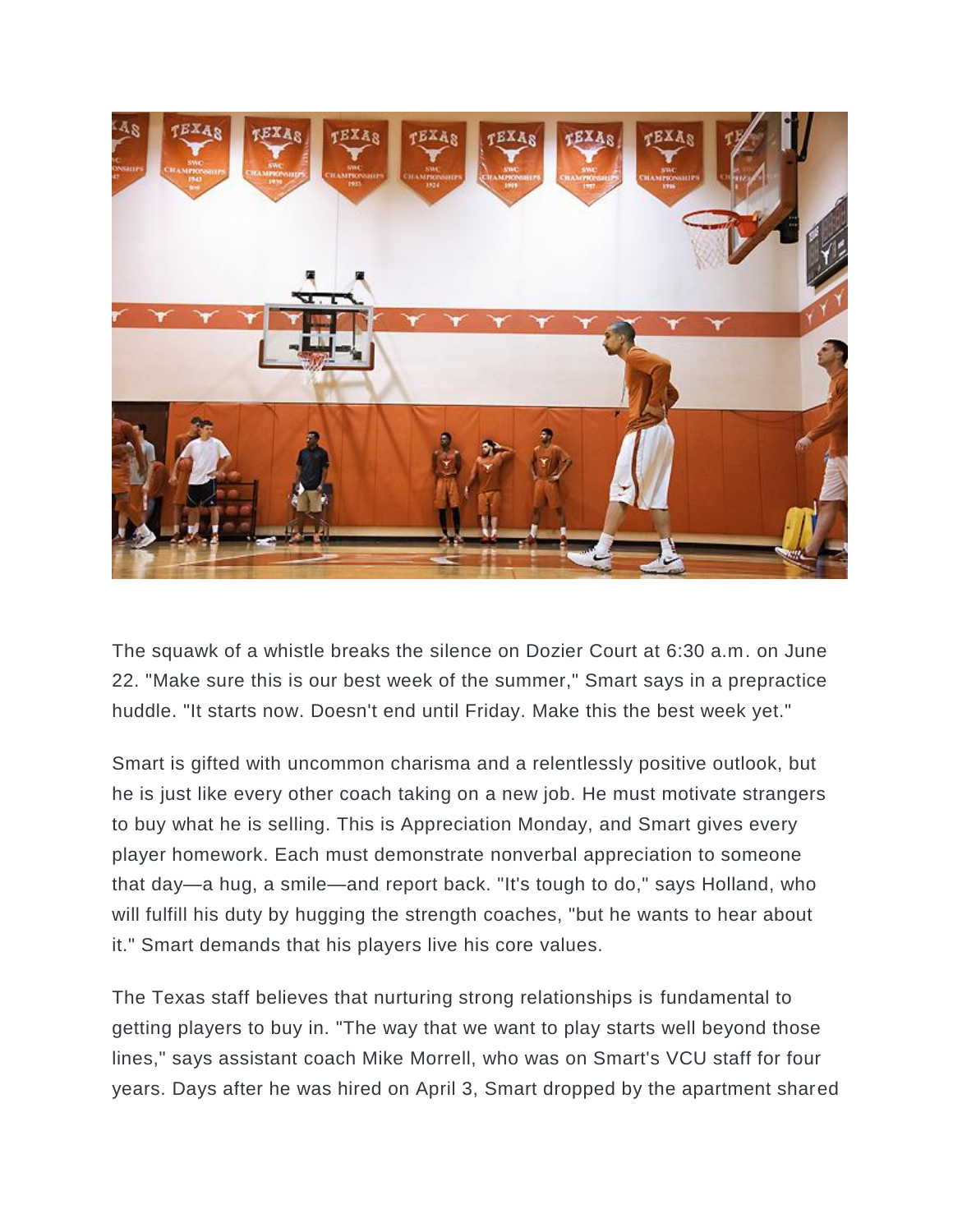by Felix and senior centers Cam Ridley and **[Prince Ibeh](http://www.si.com/college-basketball/player/prince-ibeh)** to watch the NCAA tournament championship game. Not long after that, forward Shaq Cleare was finishing homework in San Jacinto Residence Hall when his phone buzzed. Smart was asking if he could visit. Then the new coach alerted guard **[Isaiah Taylor](http://www.si.com/college-basketball/player/isaiah-taylor)**. "He texted me, 'I'm at the dorms,'" Taylor says. "I'm like, What? What are you doing here?" The three watched NBA games, talked about life, family and the coaching change. "It's just a good feeling," Taylor says. "Never seen a coach in a dorm before."

"I'm not doing it to make them surprised," Smart says. "Every coach has his style, and no one way is necessarily the best. I just try to be around these guys. The relationship part of it is what's going to allow us to move to the next step."

Smart is interested in more than just hanging out. When Felix failed a test in a psychology class in April, Smart told the veteran guard to forget it and just do everything he could to ace the next one. Felix studied harder, even getting some help from Smart in the coach's office, and passed the course. "It's just a positive, aggressive mind-set, if that makes sense," Felix says. "Attack the day—that's what he says all the time. Just attack the day and do what you can do to get better." The Longhorns don't rip former coach Rick Barnes, but some say he was too focused on the negative. Says Ibeh, "[Barnes] would point out things like, We've missed some of our expectations and goals, and we're in danger of missing them completely, or missing the tournament. You keep that in the back of your mind and still try to focus on playing, it's just difficult."

\*\*\*\*\*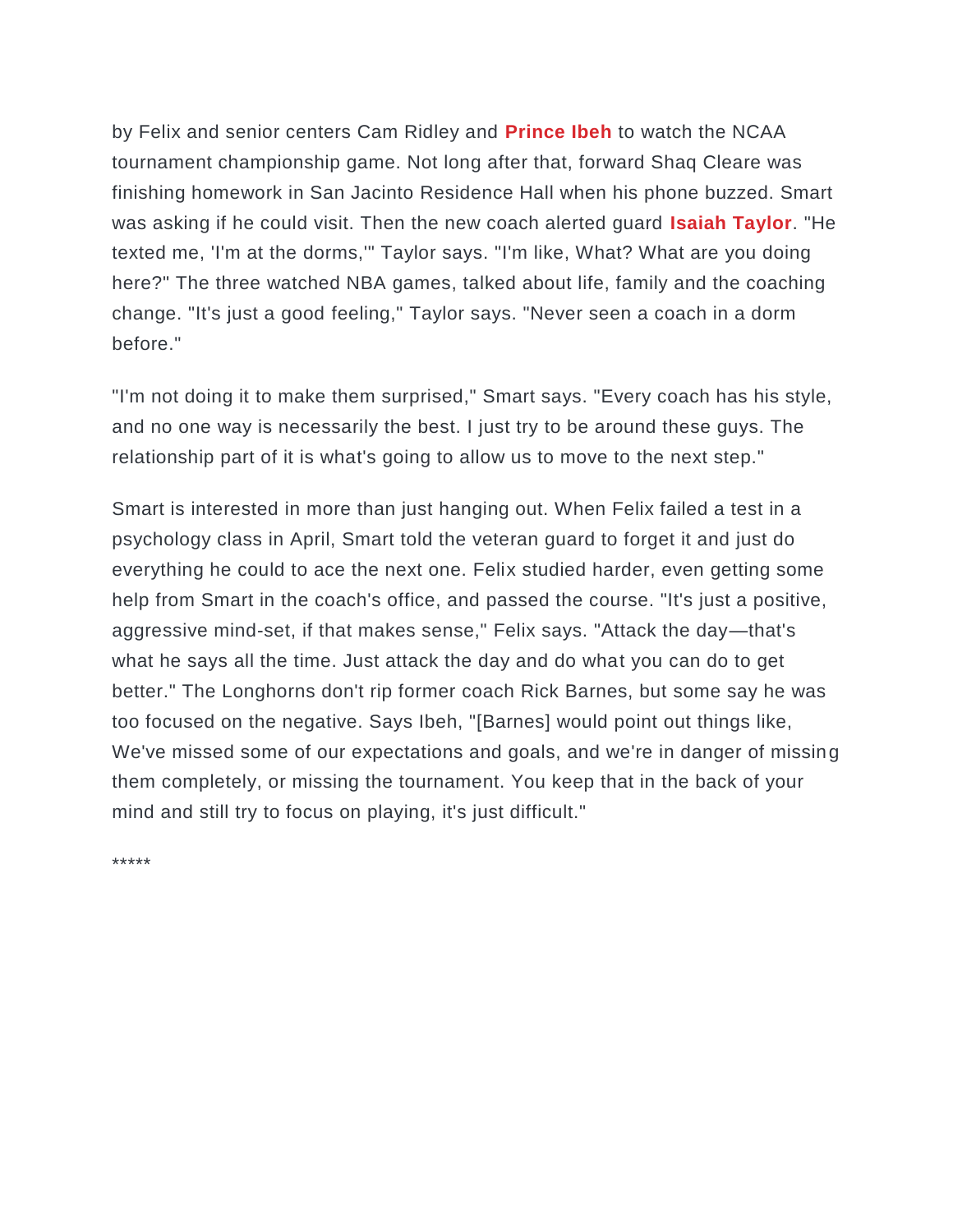

Strength coach Daniel Roose, another VCU import, has a white Texas basketball binder on his desk with the phrase *Transform Your Body* on the cover. It is not enough to be in great shape to play for Smart. You must evolve. Before the first practice on this Monday, the no-nonsense Roose threatened tardy players by wielding a four-foot wooden pole that had duct tape on one end, from the time he broke it over a countertop. "He can kind of be a jerk, and guys like it," Smart says. "Kids respond to him being a hard-ass. They don't like that from me."

To that point: Roose brought several pictures of wild dogs along from VCU, and one occupies the lower right corner of the white board featuring the day's schedule. The dog's name is Darius, in honor of former VCU player Darius Theus, and he is a visual cue to the Longhorns of what the coaching staff is after. Before a 2 p.m. Monday workout, Roose challenged the players—"This morning, as a group, we were not ready," he said—and then a well-choreographed hell broke loose.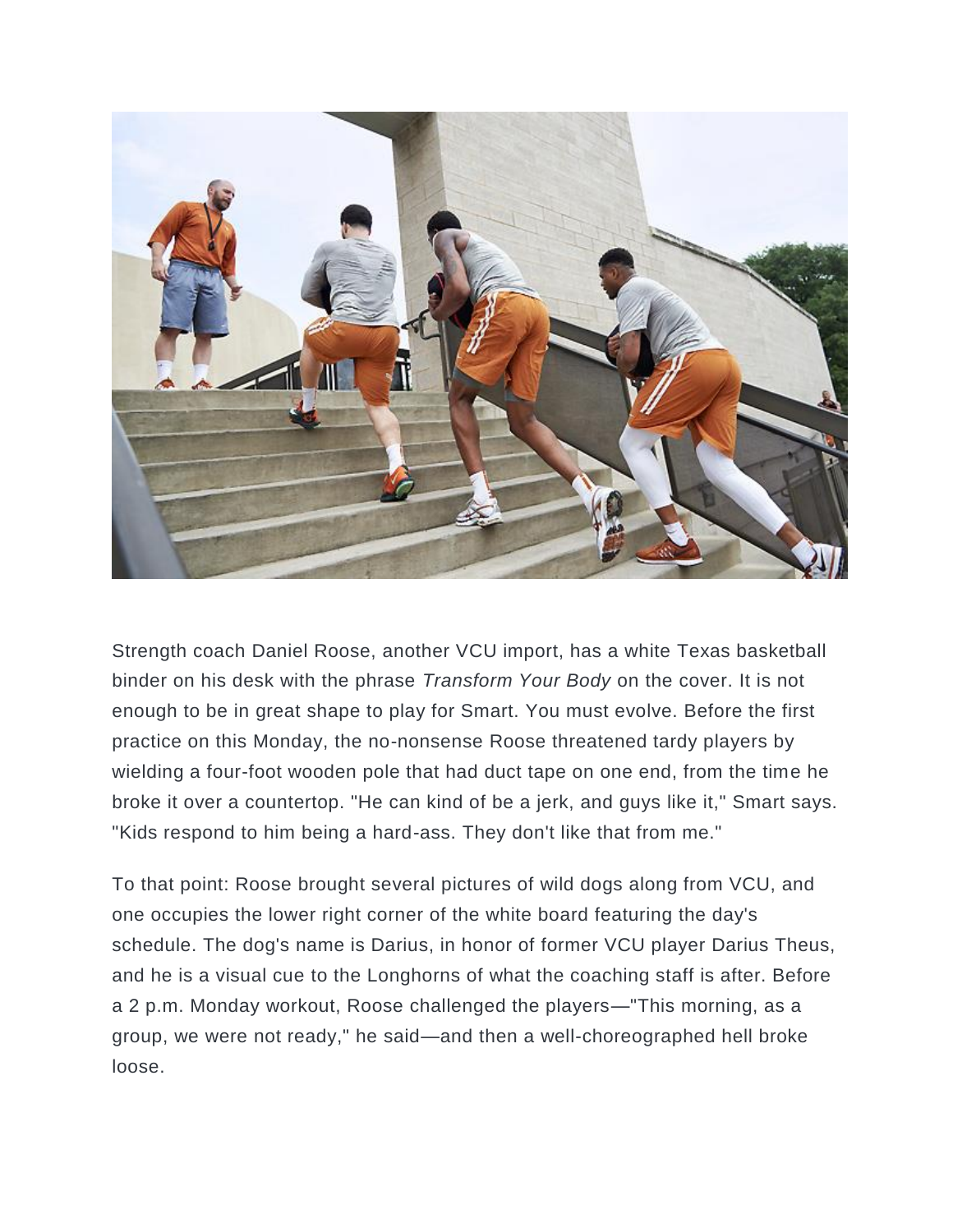The next 40 minutes were a blur. Roose demonstrated how to start a shuttle-run drill on all fours. "I don't care how you get up," he said. "Do it fast." The players then sprinted to a weightlifting station. After a set they hustled to do the shuttle run. The sequence repeated without rest. There were no water breaks. Roose screamed the whole time. Sometimes at the whole group—"Pace! Pace! Pace! We gotta go!"—or sometimes at an individual, such as when Taylor was executing a trap-bar deadlift. "Attack! Attack!" Roose barked in his ear as teammates surrounded the junior guard and clapped.

"Monday my voice is really good," Roose said. "It's all downhill from here."

The players understand what their new coaches are after in these daily torments. "You can't go into Lawrence, Kansas, and win without being a dog," says 6'9" forward **[Connor Lammert](http://www.si.com/college-basketball/player/connor-lammert)**. "There's a method to what they're doing. They're turning us slowly into ravenous beasts."

A few hours after Monday's afternoon workout, Smart joined some of his Longhorns and Roose at the training table. When Holland sat down, Roose remarked that the senior had kept the evening's streak alive: Not one player put a vegetable on his tray.

At the other end of the table, Smart smiled.

"The corn bread has jalapeños," he said.

Over dinner Smart asked players about the Confederate-flag controversy in South Carolina. They discussed NBA free agency. Smart asked if anyone was excited about the season-opening game in Shanghai, where the Longhorns will play**[Washington](http://www.si.com/college-basketball/team/washington-huskies)**.

After debating next year's Batman v Superman film—"Who you got in that? I got Superman," Smart said—the table cleared out. In a few hours it would be Enthusiasm Tuesday. Smart told his players not to show up for morning practice unless they have "crazy" enthusiasm. Hearing this, Holland insisted he would outenthuse his coach.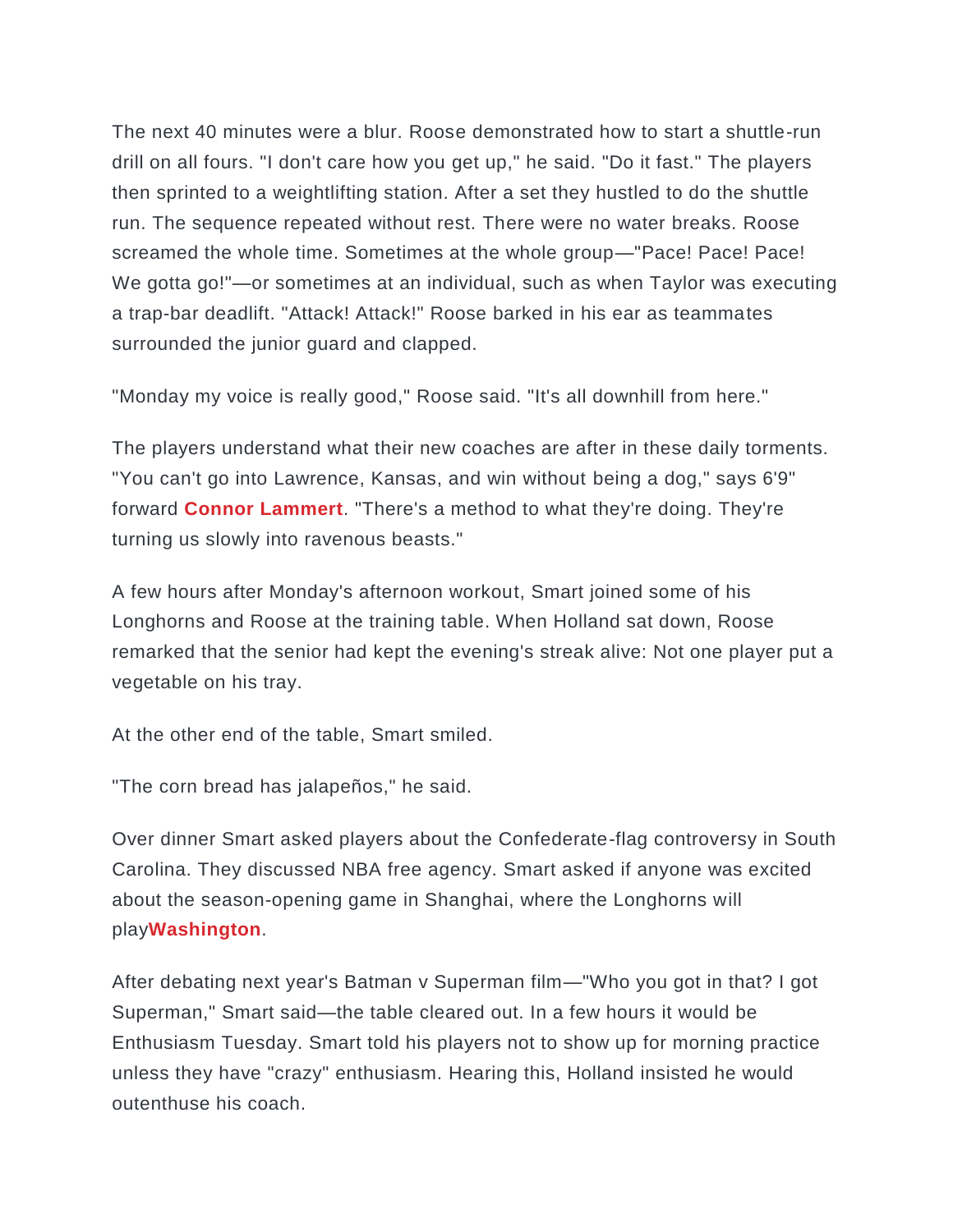"You're not going to have more than me," Smart said.

"I will," Holland replied.

"We'll see," Smart said.

\*\*\*\*\*



Adopting Havoc does not necessarily mean that Texas's tempo will be among the fastest in D-I. When VCU reached the Final Four, in 2010--11, Smart's team was the slowest in his tenure with the Rams, ranked 196th nationally in tempo (possessions per 40 minutes, adjusted for opponent) according to kenpom.com. VCU had a top 25 ranking in tempo just once, in '13--14. But Texas fans should notice a difference this season, after the Longhorns ranked 300th nationally in tempo in '14--15. With a roster stocked with athletic guards and wings, Smart will not apply the brakes often.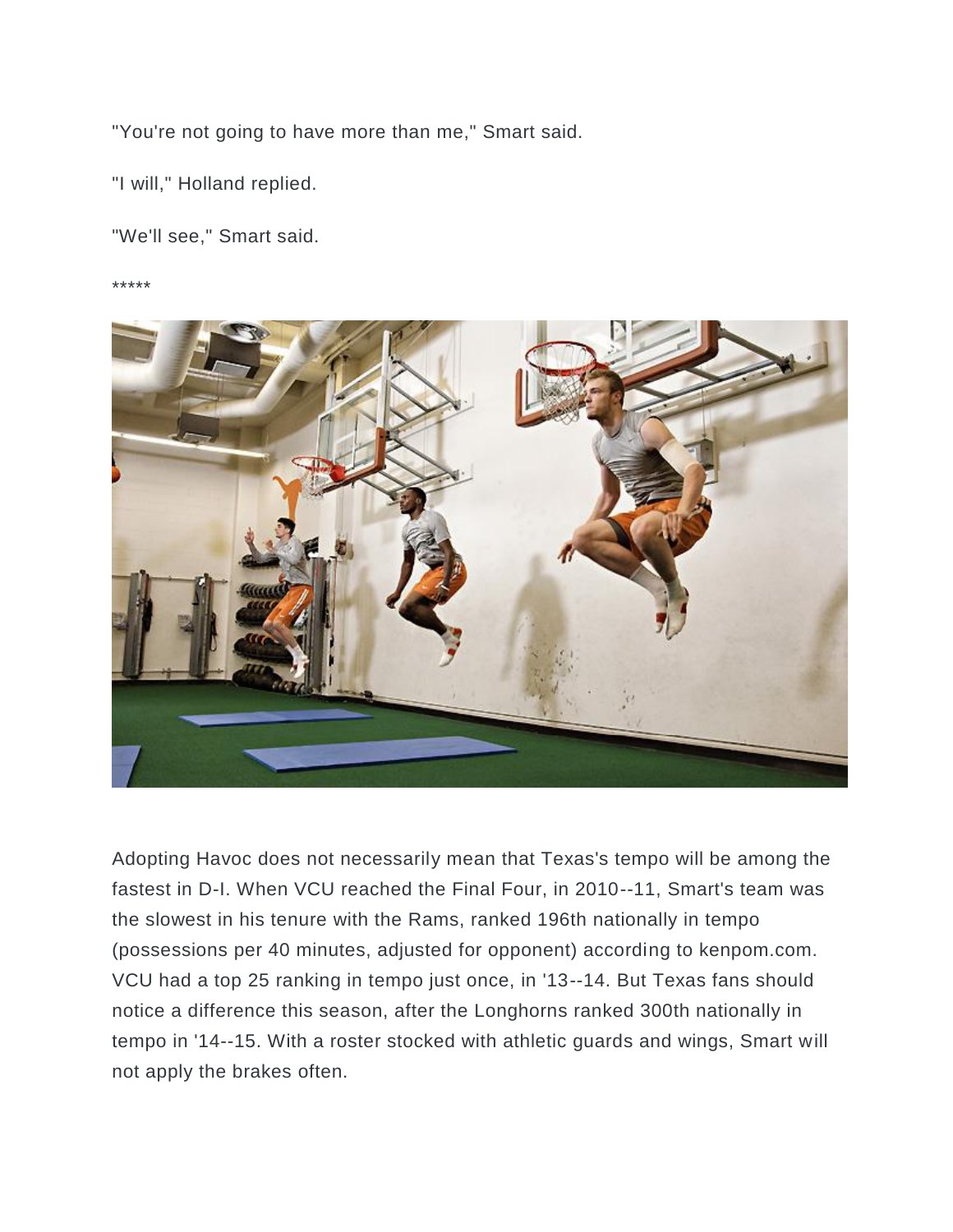Holland (46.4% from three-point range in 2014--15) can be a floor-spreader, and the Texas staff knows they could have a post force in the 285-pound Ridley, who averaged nearly a double double as a sophomore (11.2 points, 8.2 rebounds) before dipping to 8.0 and 5.3 last season. In May, assistant coach Darrin Horn visited Ridley at home in Houston to reinforce to Ridley's family how he fit the system.

Then there is Lammert, a 6'9", 240-pound senior who has the potential to be a true stretch four and thus a matchup problem if he plays with more confidence. "He's the one that could really change things," Horn says of the forward who hasn't averaged more than 5.8 points per game in his career.

Taylor, the 6'1" guard who led the team in scoring last year (13.1 ppg), will be at the center of everything. He returned for his junior season due to a combination of lukewarm evaluations from the NBA, the prospects of Texas's new system and a recommendation from **[ShawnDre' Jones](http://www.si.com/college-basketball/player/shawndre-jones)**, a former AAU teammate now playing for Richmond, VCU's crosstown rival. "Man, y'all got a good coach, and you're going to like him," Taylor recalls Jones saying.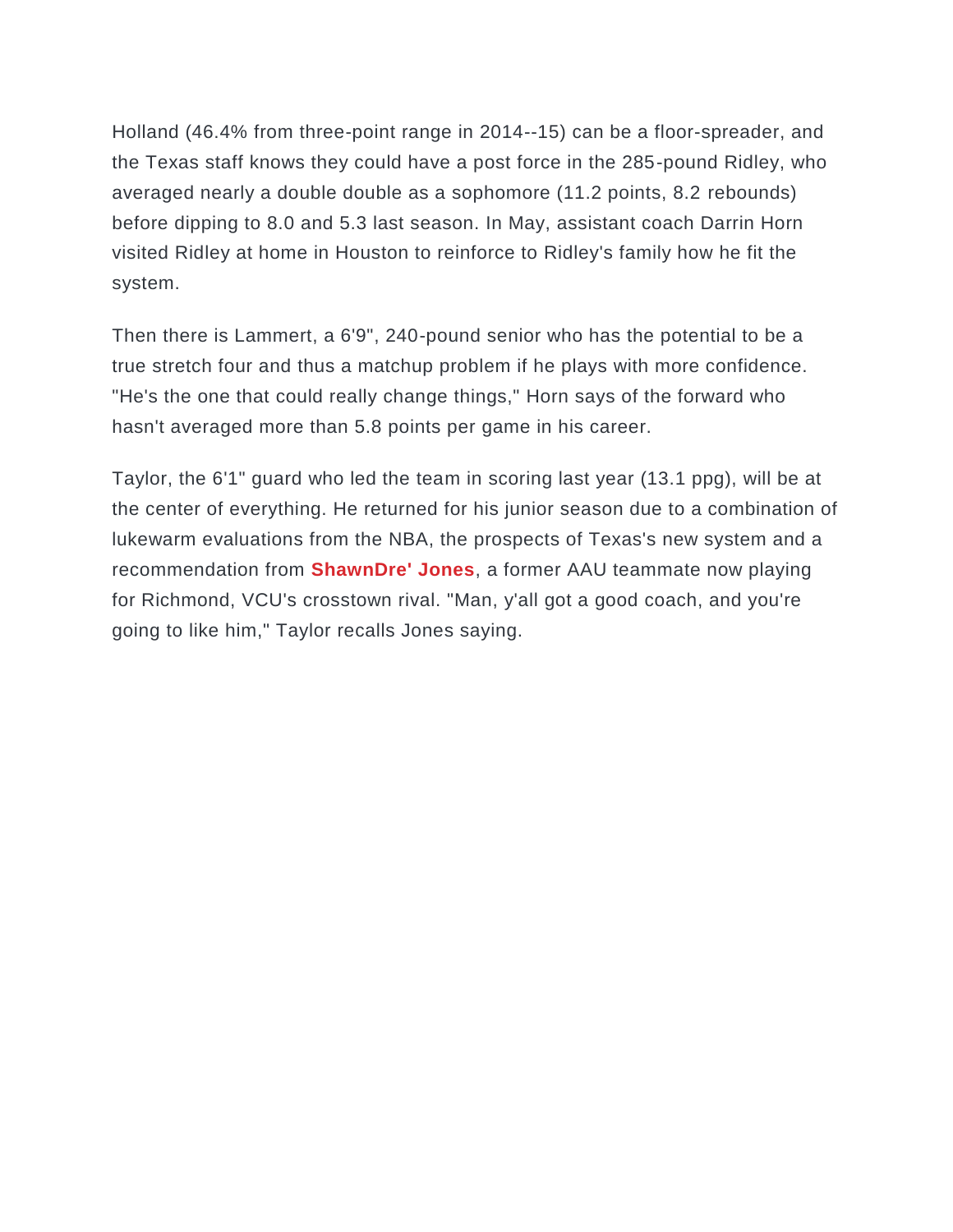

Jones was right. Taylor says he collapsed in the locker room for about 90 minutes after his first summer workout—"It was just so hard to move," he says—but he looks more muscular. Taylor is custom-fit for an offense that requires guards to create. He has the physicality to be voracious in ball-screen defense; during one practice Taylor harassed Eric Davis Jr. until the freshman fell to the floor. The key now is for Taylor to learn to impart his confidence to everyone else instead of sagging when a teammate can't match his level of intensity or talent. "He's gotten tremendously better," says assistant David Cason. "A lot of the great players have some of the same traits—Hey, I can do that, why can't you? Once he channels that, we'll have a chance."

Taylor merely wants a chance at atonement, after a disappointing sophomore experience in general. "It wasn't satisfying at all," he says. "We had big expectations, and we didn't meet [them]. I [broke my wrist in November], came back, got back in my groove, but we were still losing games. The cohesion wasn't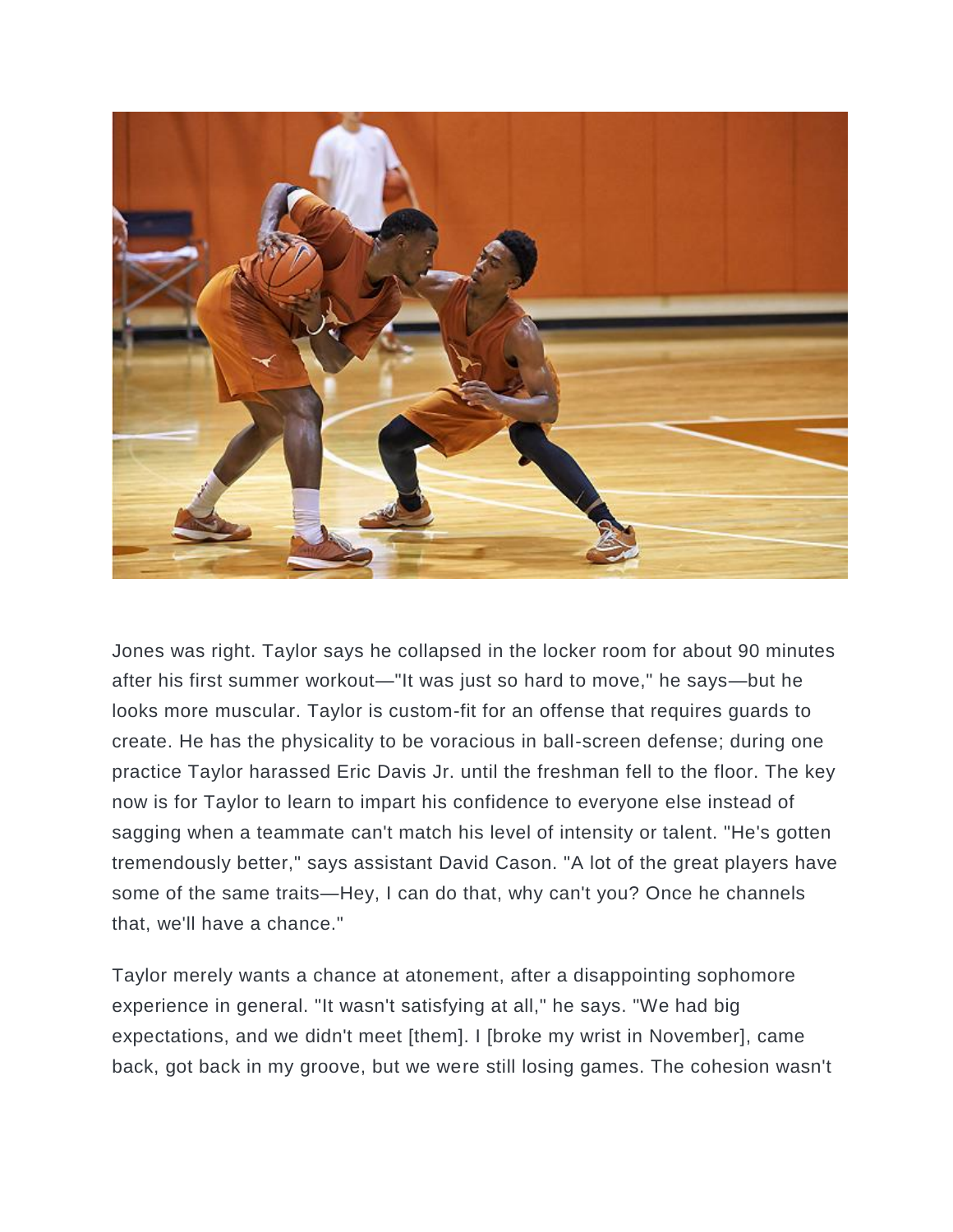there for the team. I think we're getting that back now. The new staff, they bring something that we were missing last year."

It is a tricky thing, teaching on-court energy, especially to a roster of veterans. It starts with Smart and his coaches being the example. Smart has been known to dive for loose balls, and his assistants—Morrell, Cason and Horn—jump into fullcourt pressure drills. Celebrating small victories is common; Smart spikes a ball to the floor with two hands if he sees something he likes. Others are even more demonstrative. After the Longhorns hit all five shots to end a transition drill—a mini-challenge within the exercise—Morrell grabs a ball from a manager and punts it into the NCAA tournament banners hanging from the wall. "I don't know if we're the most enthusiastic coaching staff in the country," Morrell says, "but I know if we're not, we're up near the top."

High energy is the most obvious hallmark of Smart's coaching philosophy, but he and his staff don't neglect fundamentals. After a shot Cason corrects his guards on floor balance. "We're creating a bad habit here," the assistant says. "The shot goes up, you guys have to get back to the center circle. That's nonnegotiable." In fact, the Longhorns are trying to learn new habits. Over two days Smart offers instruction on defending perimeter handoffs, fronting post players in transition and how big men should set screens. He even teaches guard-to-guard passes. "Throw it through his chin," Smart tells freshman Kerwin (Snoop) Roach. "Hard."

"I would rather us be really simple and do the things that we do well," Smart says later, "than be complicated and not be very good at anything."

\*\*\*\*\*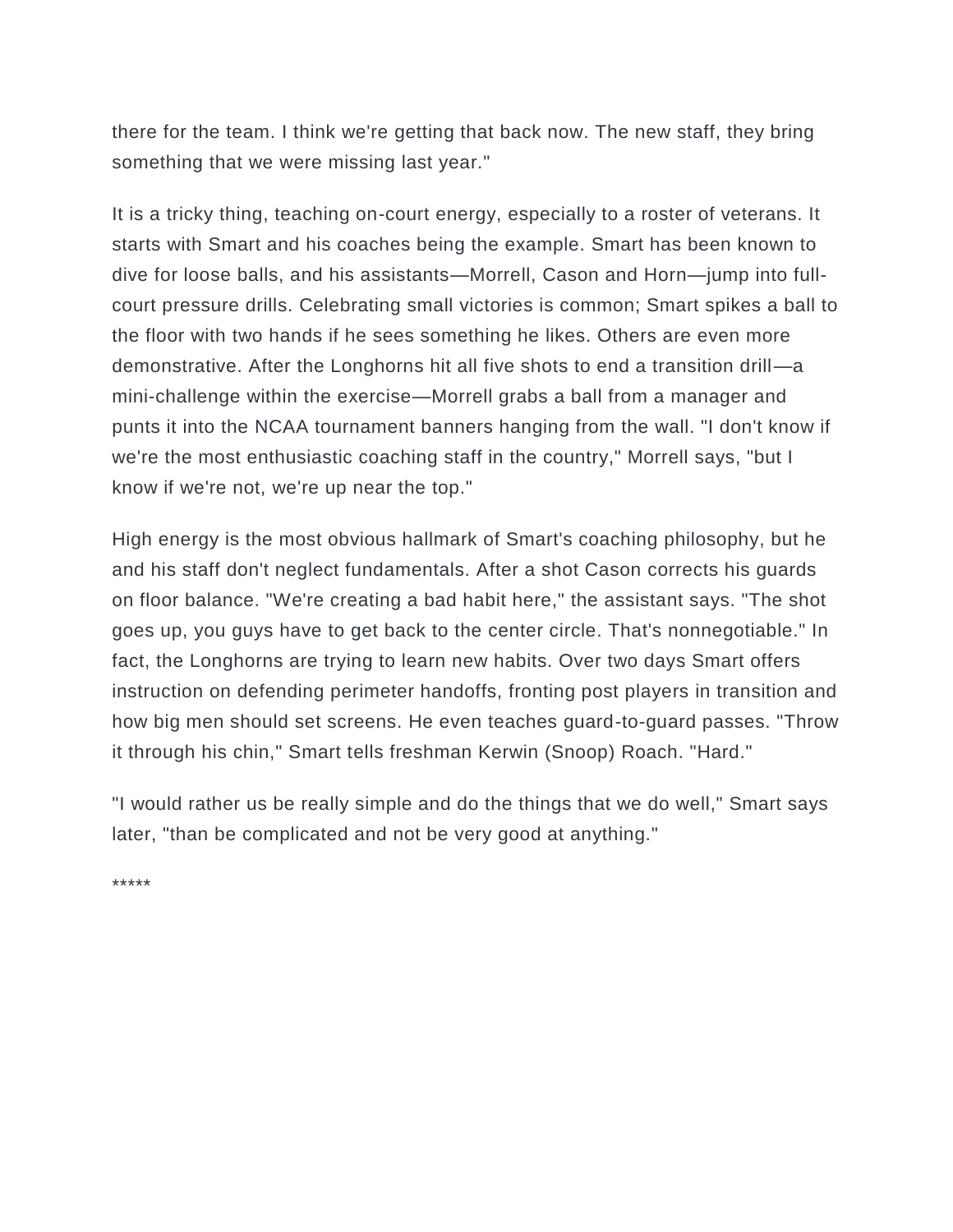

The man who is changing nearly everything about Texas basketball hates change. "I don't like wearing a new pair of shoes," Smart says. "I like what I like, you know what I mean?" He appreciates familiarity, prefers to know what he'll get out of a situation. The unknown unsettles him. He tells a story: When he was a child, his grandmother sent him on a bus ride from Milwaukee to Chicago, to visit his grandfather. Smart was petrified. What if he's not there? he asked. His grandmother assured him he had nothing to worry about. It was not until Smart saw his grandfather's face that he was convinced.

There are plenty of unknowns now. Will Texas be able to sign championshipcaliber recruits who operate according to Smart's principles? "If he's an ass----, we're out," Cason says of a theoretical five-star recruit who might have trouble committing to Smart's five core values. "Just plain and simple."

On June 22 coveted power forward prospect P.J. Washington emerged from a large white van for a campus visit, greeted by nearly every Texas staffer. He is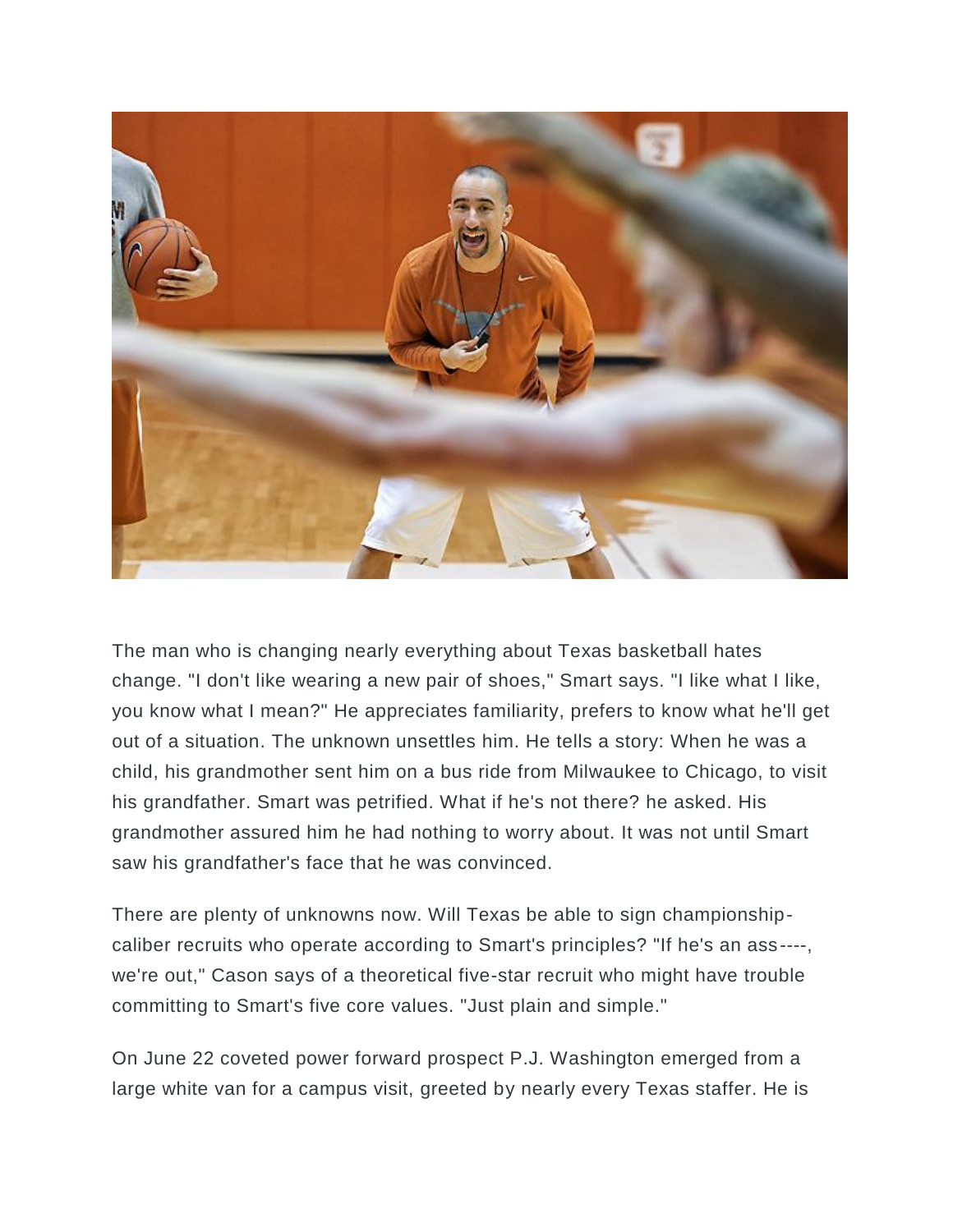one of 14 top players from the classes of 2016, '17 and '18 who have come through Austin since Smart's arrival. (Another, four-star guard, Jacob Young from Houston, committed on June 30.) Smart is confident he will coach "some pretty special guys" at Texas, but can he fend off in-state competition and invaders like **[Kentucky](http://www.si.com/college-basketball/team/kentucky-wildcats)**and **[Duke](http://www.si.com/college-basketball/team/duke-blue-devils)** and **[North Carolina](http://www.si.com/college-basketball/team/north-carolina-tar-heels)**, all of which have inked five-star Lone Star prospects since 2013?

Nonbasketball questions nag as well, as a report published in the Chronicle of Higher Education in June alleged that multiple men's basketball players received impermissible academic assistance during Barnes's tenure as coach. Texas issued a statement saying that the school had no information that Barnes was involved in any academic improprieties. Separately, a June 18 story from Horns Digest painted a withering picture of athletic director Steve Patterson. The story claims he alienated donors, misled season-ticket holders and slashed budgets for nonrevenue sports. "It's really important for us to practice what we preach to our guys," Smart says. "If we're going to talk to our guys about focusing on the control category, then we need to focus on the control category."

It is all a touch disquieting for the coach who, at his old job, parked in the same spot and worked out at the same time and knew what to expect from everyone. "When you go to a new place, it throws all that off," Smart says. "The reality is, you have a to-do list that's a thousand times long. Maybe in a given day you scratch off 20 items. Then you look at your to-do list and you added 50 more that day. For a long time it feels like, 'Did we make any progress?' But again, you have to focus on the stuff that's most important. In your first year, it's players, staff, recruiting. And we've made a lot of progress in those areas."

Right now he's focused on conditioning. "Can I jump in?" Smart asks Roose before a Tuesday session. His name is added, in purple marker, to the second of four workout groups: Connor. Isaiah. Coach.

After stretching, Smart takes his place in line behind Lammert and Taylor. The four groups hurl medicine balls against the wall. "This is the best group right